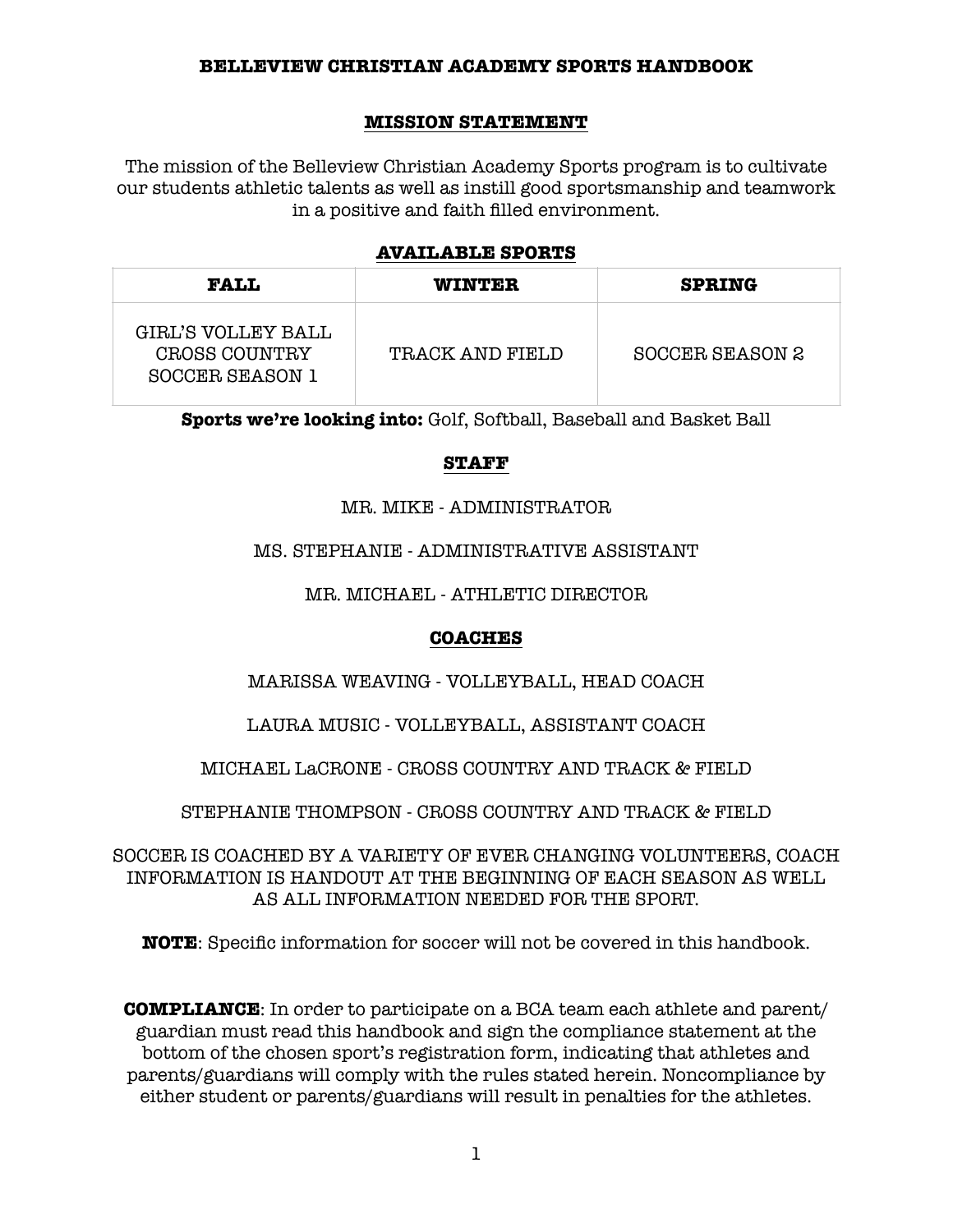- **I. SPORT ELIGIBILITY**  All students who wish to play sports at BCA must meet the following requirements to be eligible to play on ANY existing team. Students who fail to meet these requirements or fail to maintain them through out the season are subject to removal from the desired sports. Please be aware many of the sports will hold tryouts, so eligibility does not guarantee team placement. The requirements are as follows:
	- **A. GRADE POINT AVERAGE**  Students must maintain a 2.5 or higher G.P.A. throughout the desired sports season. Student's attempting to join sports with a GPA beneath this requirement will not pass the tryout phase. Students who fall below the minimum during the season will be given a two week probationary period where they will be benched during games, but will have to attend practice. Failure to raise G.P.A. within the probationary period will results in removal from the team.
	- **B. GOOD STANDING** a student may not join a team if they are on academic probation. Also, entering academic probation may result in the immediate removal of said student from their desired sport. If probationary status is lifted, the student may return with administrative permission.
	- **C. ATHLETIC FORMS**  Athletic forms must be submitted prior to participating in any tryout, practice or competition. Forms need to be submitted once per school year. All of these forms will be available on our website.
		- **1. UP TO DATE PHYSICALS**
		- **2. ATHLETIC REGISTRATION FORM**
		- **3. STUDENT PERMISSION FORM AND WAIVER**
	- **D. ADMINISTRATIVE AND TEACHER APPROVAL**  Mr. Mike and a student's teacher reserve the right to remove a student from any team with just cause. This could include repeated disciplinary action, poor grades, etc …
- **II. RULES AND REGULATIONS**  Members of each BCA sport team must abide by the rules set by not only the school, but also by the Kingdom of the Son league from which we belong. Infractions of these rules will be met with the appropriate correction.
	- **A. PLAYERS MUST SHOW GOOD SPORTSMANSHIP**  Students of BCA are a reflection of their school as well as God and must act as such. Inappropriate behavior at practice or games will not be tolerate and include: foul language, bad sportsmanship, violence, cheating, confrontations with opposing teams etc …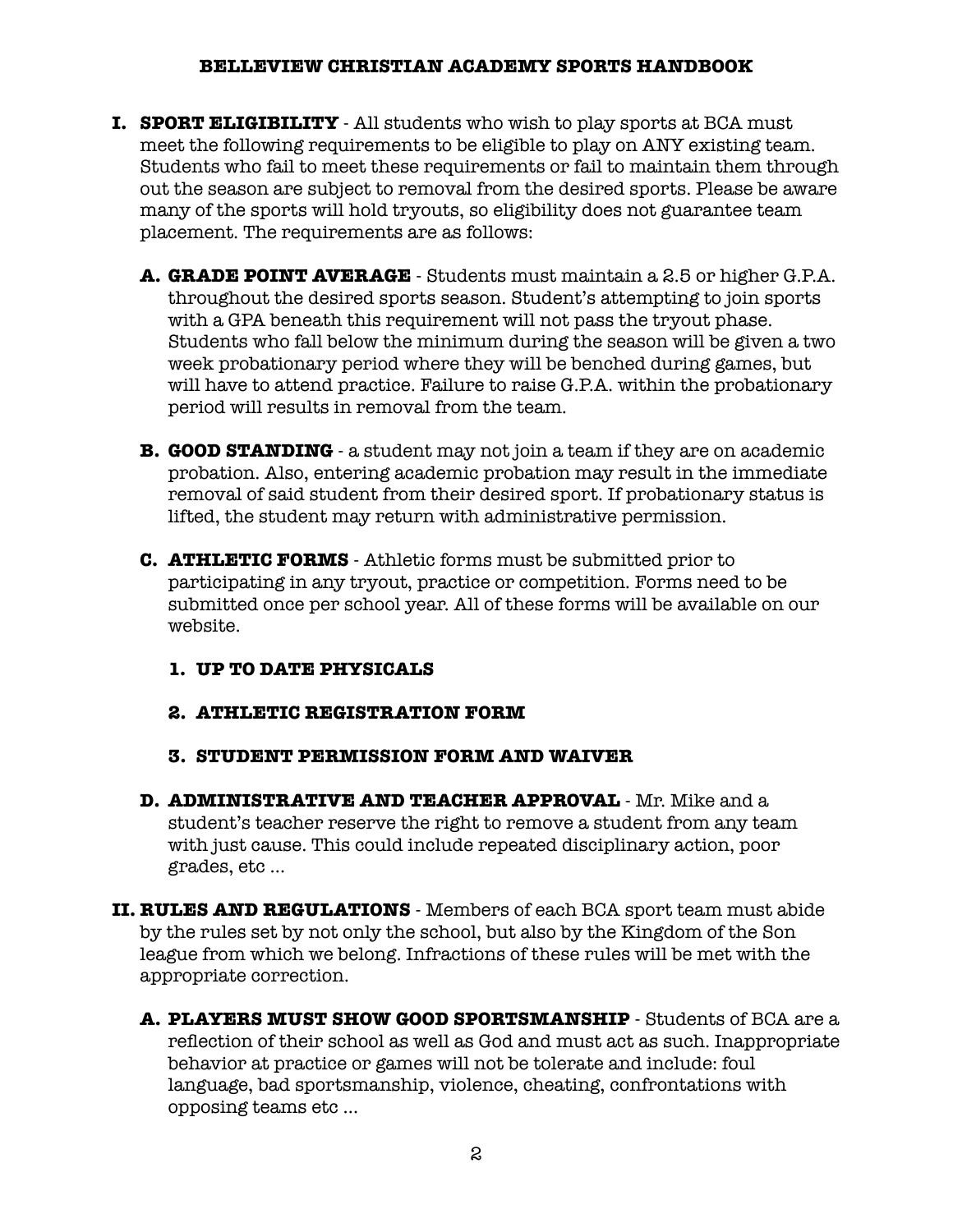- **B. PLAYERS MUST BE TEAM PLAYERS** At BCA, we see our sports teams as families. Players should uplift each other and strive to help them succeed. Gossip or bullying is unacceptable. At BCA we strive for unity. There is no "I" in Team.
- **C. PLAYERS MUST ATTEND ALL PRACTICES AND GAMES** Students are to participate in every practice and game. Multiple unexcused absences could result in benching and in extreme cases removal from team. Absences must be approved in advance or in the case of medical related absences, a doctors note must be supplied to the front office. For more information about absences see the disciplinary action section.
- **D. PLAYERS MUST COME PREPARED FOR ALL PRACTICES AND GAMES** - Students should come to each practice and game with all clothing and gear they require. Team uniforms are to be worn at every game and should be cleaned and pressed. Students should come to practice with a change of clothes, sport bottle filled with water, proper, closed toed, athletic shoes, and any other coach required equipment.
- **E. SCHOOL ATTENDANCE** Attendance at school (at least 1/2 day) is required in order for an athlete to attend practice and competitions. Any athlete who leaves school during the day at any time due to illness or head lice will not be eligible to attend practice or competitions on that day.
- **F. CELL PHONES AND OTHER ELECTRONIC DEVICES** These are not to be used by athletes when in attendance at an athletic practice or competition. They need to be stored inside a gear bag until a coach asks players to contact their parents/guardian incase of a delay. Coaches will provide contact methods to parents/guardians for their use.
- **III. DISCIPLINE** The discipline program is set up in a card system much like an actual game. Each card results in benching for a set amount of time until the third in which the player is subject for removal from a team. Please remember that even in the case of a benching, student's must still attend all practices. The majority of discipline is handled by the coaches, so please direct concerns about such decisions to your child's coach. If an agreement can not be settled upon, then a meeting may be set up with the Athletic Director and coach to go over the cause for discipline. Below you will find the discipline plan.
	- **A. WARNINGS** Players will receive three warnings before receiving a card. Any action that breaks any of the above sections rules or regulations is warranted for a warning. Coaches will keep track of these warnings and persistent disobedience or disrespect may result in the player receiving a card.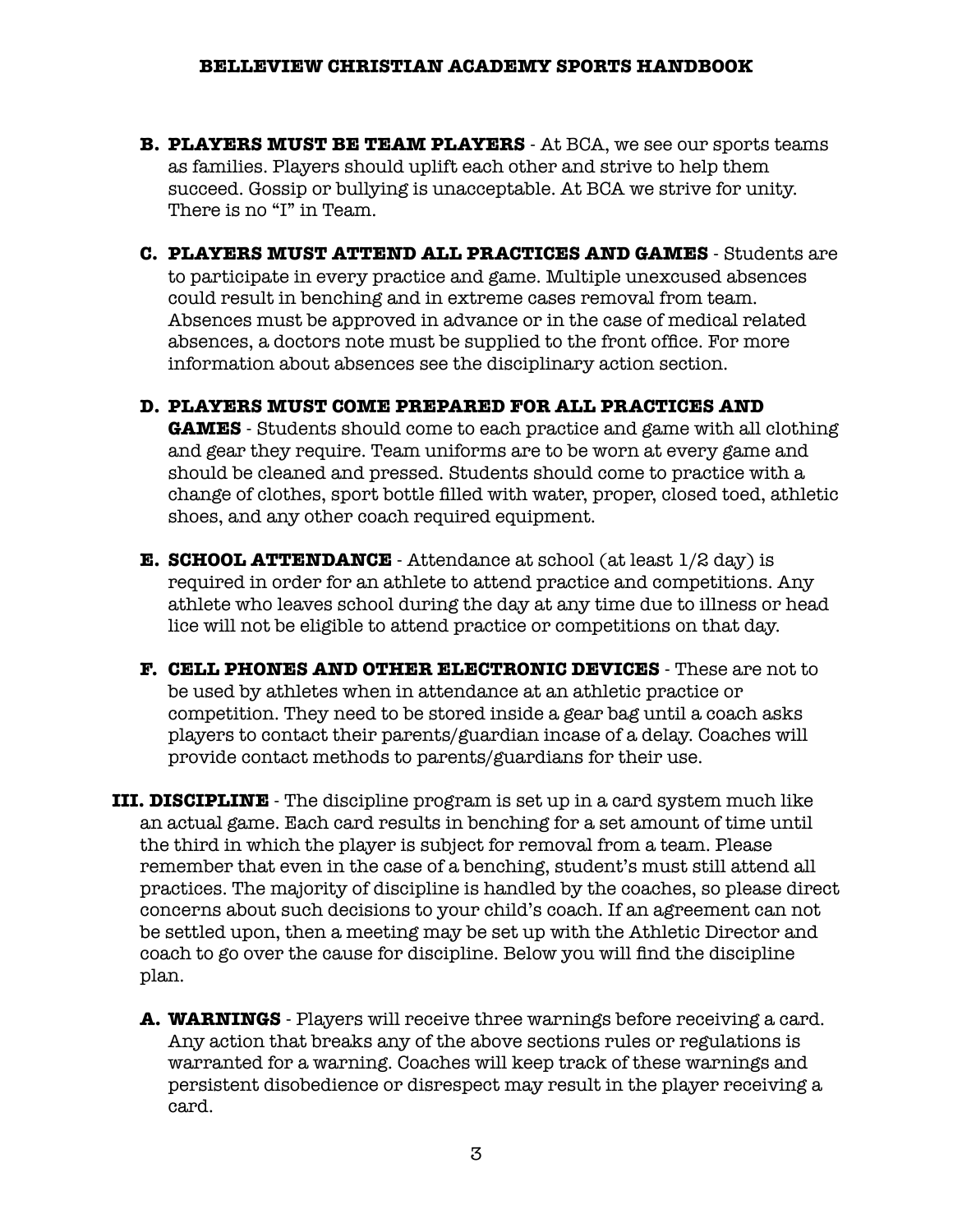- **B. CARDS** Once a child has received three warnings the coach will place a colored card within their file. They are as follows:
	- **1. YELLOW CARD** After the first three warnings, the player will be benched for the following game. They must attend and participate in all practices and attend the game. If they do not, they will be benched again, and if this continues they may be removed from the team.
	- **2. ORANGE CARD** After the second three warnings, the player will be benched for the next two games following issuing. Information goes to the Athletic Director and the student will be placed on probation.
	- **3. RED CARD** After the final warning, the player will be suspended from further activity and information will be sent to the principal to be reviewed for removal from the team.
- **C. REMOVAL** Once a child has been removed from a team, they are unable to play sports for the remainder of the school year, but may try again the following school year. Students who are removed twice in their time at BCA will not be allowed to participate again in any sport for the remainder of their time at BCA.

**NOTE**: In accepting a position on any BCA sports team, an athlete and that athlete's parents/guardians give permission for the Athletic Director to check and discuss the athlete's attendance, conduct, grades, and missing work with the athlete, the athlete's teachers, the athlete's parents/guardians, and the school administration.

- **IV.GRIEVANCES** Any grievances related to coaching should be first addressed with the coach at an appropriate time and place, and in an appropriate manner. During or immediately prior to or following a competition is **NOT** the appropriate time. Grievances that cannot be resolved should be brought to the attention of the Athletic Director. The Athletic Director and school administration are committed to working with athletes, parents/guardians, and coaches to resolve issues relating to the athletic program.
- **V. SPECTATOR CONDUCT** As we proceed with our various sports, we look forward to our student's families and friends traveling with our teams and supporting them. For maximum enjoyment of our players and spectators, we ask that all those viewing the games follow these rules:
	- **A. TREAT OFFICIALS AND COACHES WITH RESPECT** As officials are bound by the rules so are their calls. Please refrain from heckling, interfering with, or directing inappropriate language or behavior toward them.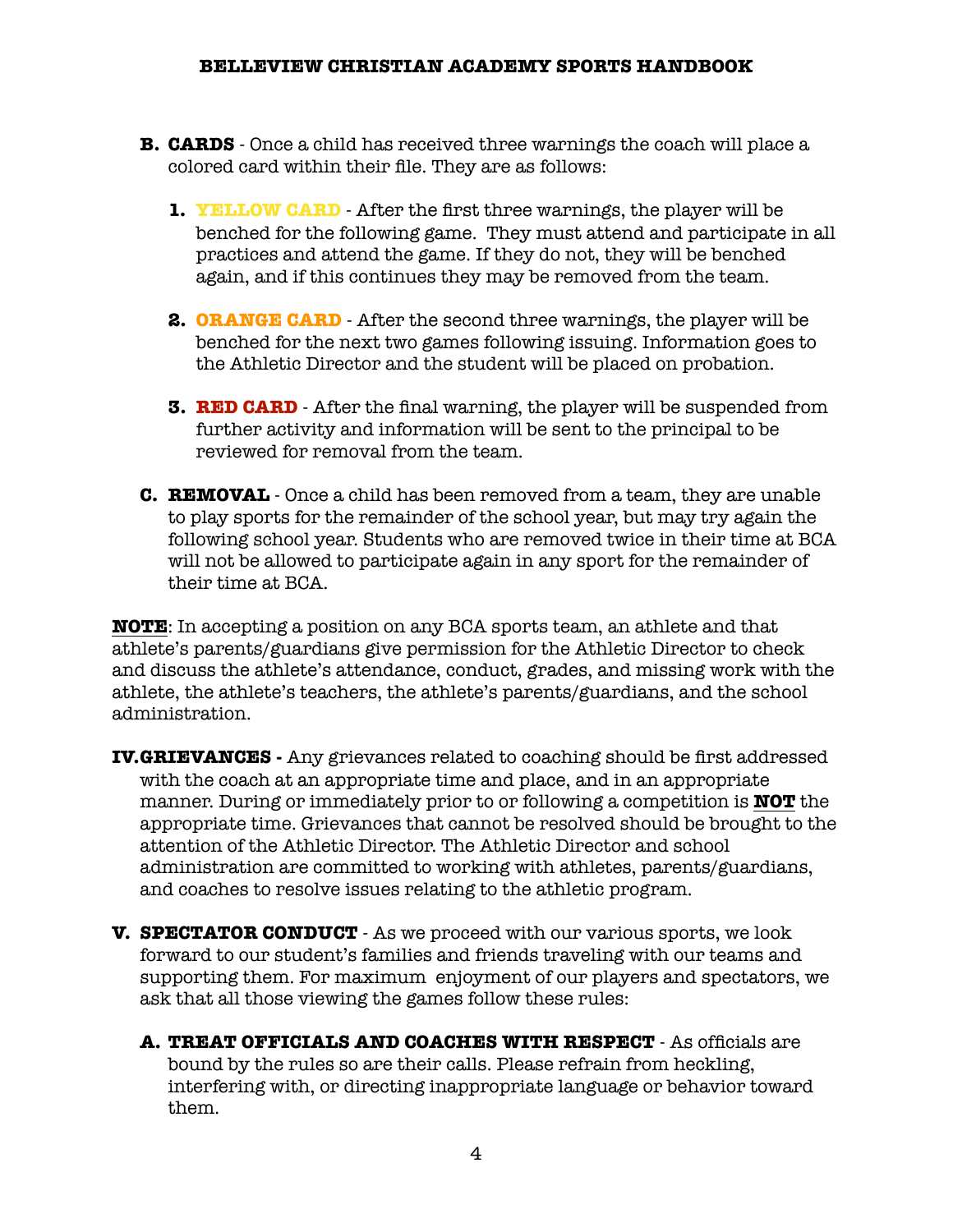**B. TREAT OTHER SPECTATORS WITH RESPECT** - Often times competitive teams will bring with them their own fans. Please refrain from heckling, or directing inappropriate language or behavior toward them.

## **C. EXERCISE SELF CONTROL AT ALL TIMES**

- **VI.SCHEDULES** Game and meet schedules are tentative. Although your coach is expected to communicate with you, parents and athletes are ultimately responsible for being aware of the schedule. If an athlete has to miss a practice or competition for any reason, please contact the coach in advance.
- **VII.VOLUNTEERING** We would love to have our parents participate in our sports program through volunteering. Please keep an eye out for a sports volunteer form that will come home with your student the first week of practice.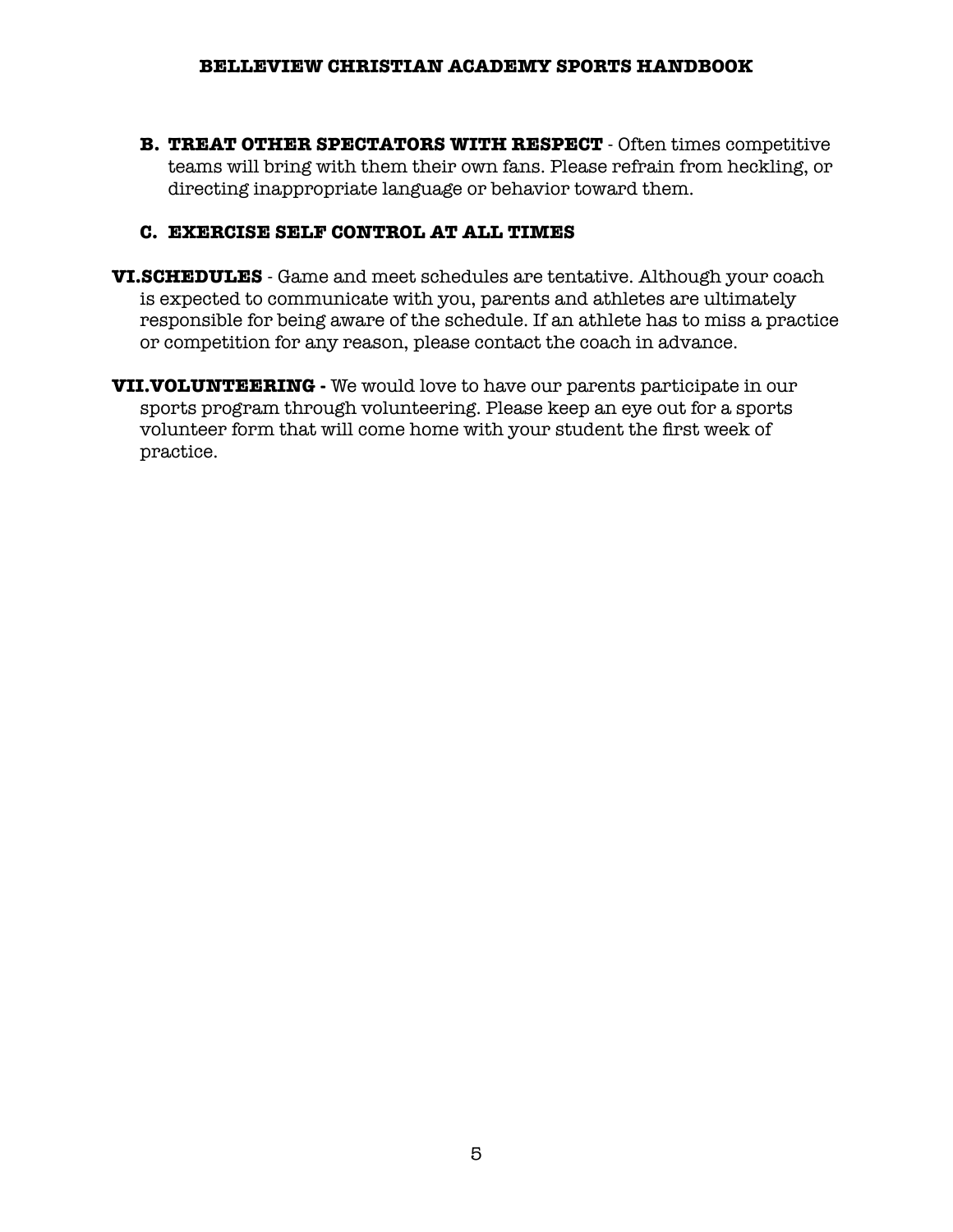## **GENERAL INFORMATION**

#### **Uniforms**

Care of uniforms is the responsibility of the athlete and his/her family. Please airdry uniform jerseys, report any damaged or lost uniforms to the Athletic Director immediately, and return uniforms clean and in good condition at the end of the season.

#### **Transportation**

BCA has limited capability to provide transportation to or from any practices or competitions, depending on the size of the team. All transportation must be arranged in advance by the parent/guardian unless otherwise stated by the coach. Any student (including siblings) leaving school early for a BCA competition must provide written notice prior to the event.

## FOR THE ATHLETES...

**Attendance & Punctuality -** Athletes are expected to attend all practices on time and ready to play. Please remember that coaches invest time and energy planning for practices and competitions based on all athletes being present. Make their jobs easier by notifying them BEFORE the practice or competition if you are not able to attend. Missing practices or being late may result in less playing time during competitions as stated above.

#### **Dress**

Practices: Athletes can wear clothes of their choosing, as long as the clothes are appropriate for the school setting and for an athlete's particular sport.

Competitions: Athletes are required to wear the Belleview Christian Academy uniform.

**Conduct -** As a both an athlete and student at BCA you are expected to not only represent your school, but also God. Inappropriate behavior of any kind will be dealt with swiftly as outlined above.

**Playing Time -** Play time is determined by the coach and is based on attitude, athletic ability, and attendance. Athletes are NOT guaranteed playing time in every competitive event.

## **Competition Day Responsibilities**

Coaches will pick up their athletes 30 mins prior to departure from the campus. Athletes will stay with the team until competition has finished and they have been released by the coach. Athletes will assist the coach in setting up prior to the competition and/or cleaning up after the competition as needed. PARENTS/ GUARDIANS ARE NOT TO TAKE STUDENT UNTIL THEY ARE SIGNED OUT.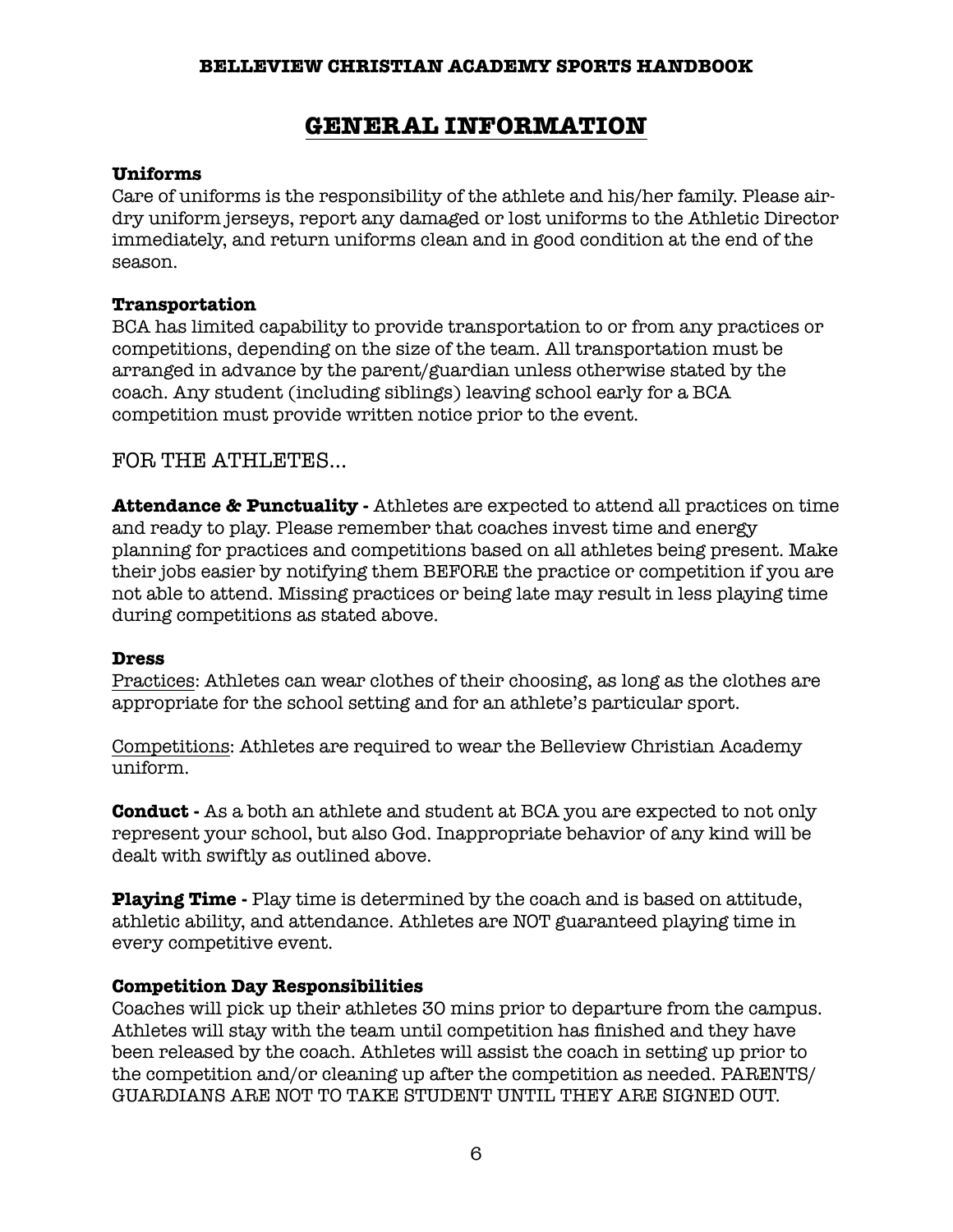## FOR THE PARENTS...

## **Parent Supervision of Children**

It is your responsibility as a parent/guardian to make sure your athlete has supervision at all times when participating in a school-sanctioned event, whether on campus or off. If you cannot be there, it is your responsibility to determine who will be supervising and/or driving your child and confirm with this person prior to the event.

Student will be taken from carline to practices and games. If for some reason you are dropping your child off to a practice, DO NOT drop athletes off earlier than 10 minutes before a scheduled practice time and DO NOT assume there is "someone" to watch your child.. Parents/drivers must make sure the athlete's coach is present before leaving. Please ensure that if your child is waiting for practice to begin he/she does not interfere with another team's practice. This applies to any other children under your supervision as well.

## **Gym Safety**

Belleview Christian Academy does not have a gym of its own, but we do rent from First Baptist Church of Oxford for Volleyball, and visit the Gyms of other schools. Please follow these guidelines during practices or games.

- **•**Please use the main entrance to enter the gym.
- **•**No gum chewing, glass, or cleats in the gym.
- **•** Do not enter the storage closets for any reason.
- **•**Please handle all gym equipment appropriately.
- **•**No ball handling in the gym for spectators during practices and competitions (including during volleyball side switch).
- **•** All children must be supervised by a parent/guardian.
- **•**The care of equipment and supervision of children also applies to all other sports areas.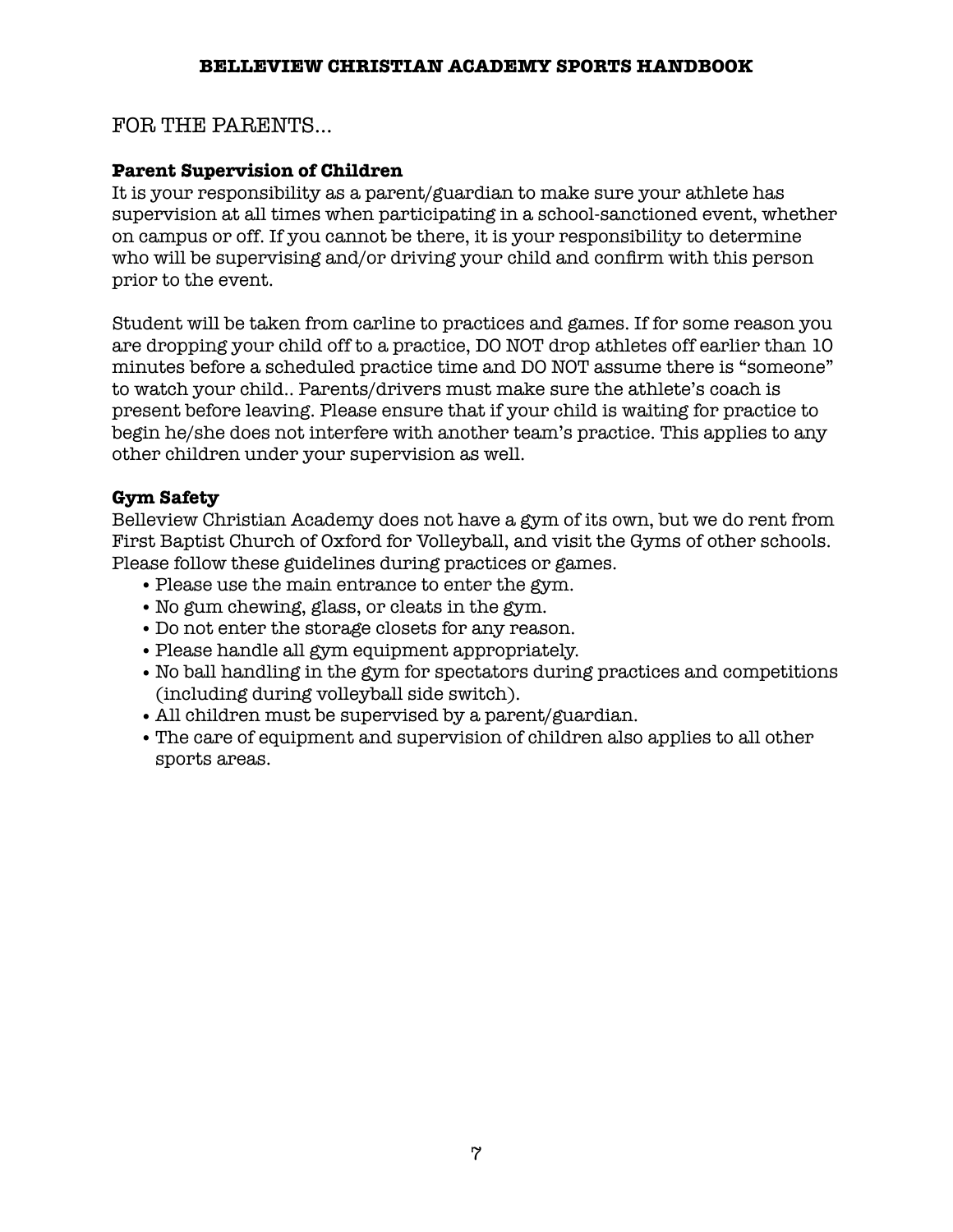Belleview Christian Academy participates in the Kingdom of the Son conference. The following is information about their program.

Kingdom of the Son Conference Schools

- **• Ambleside School of Ocala** (**Skylarks**) 507 SE Broadway St.Ocala, FL 34471
- **• Blessed Trinity Catholic School** (**Braves**) 5 SE 17th St. Ocala, FL 34471
- **•Cornerstone School** (**Cougars**) 2313 SE Lake Weir Rd. Ocala, FL 34471
- **• Dunnellon Christian Academy** (**Eagles**) 20831 Powell Rd. Dunnellon, FL 34431
- **• First Assembly Christian School** (**Eagles**) 1827 NE 14th St. Ocala, FL 34470
- **• Grace Christian School** (**Crusaders**) 4410 SE 3rd Ave. Ocala, FL 34480\*
	- **•** Volleyball games take place at Ocala Power United (OPU) 1433 SW 15th Ave. Ocala, FL 34471
- **•Meadowbrook Academy** (**Mustangs**) 4741 SW 20th St. Ocala, FL 34474
- **•Ocala Christian Academy** (**Crusaders**) 1714 SE 36th Ave. Ocala, FL 34471
- **•Redeemer Christian School** (**Lions**) 155 SW 87th Pl. Ocala, FL 34476
- **•Seven Rivers Christian** (**Warriors**) 4221 W. Gulf Lake HwyLecanto, FL 34461
- **•St. John Lutheran** (**Saints**) 1915 SE Lake Weir Rd. Ocala, FL 34471
- **•St. Patrick** (**Panthers**) 550 NE 16th Ave. Gainesville, FL 32601
- **•St. Paul's Lutheran** (**Blazers**) 6150 N Lecanto Hwy Beverly Hills, FL 34465
- **•The Rock School** (**Lions**) 9818 SW 24th Ave. Gainesville, FL 32607
- **•Village View Christian Academy** (**Eagles**) 8585 SE 147th Pl. Summerfield, FL 34491

# **Kingdom of the Son Mission Statement**

The mission of the Kingdom of the Son Conference is to provide a wholesome, competitive, athletic program within a Christian environment. The conference promotes good sportsmanship and fair play, within the guidelines established by the schools in the conference.

# **Kingdom of the Son Eligibility Rules (non-academic)**

- **1.** Any student not allowed to play because of an injury must have a "clear to play" note from a physician before returning to play.
- **2.** If an athlete turns fifteen (15) before September 1st of the school year, s/ he may not participate in any sport. On the 5th/6th grade level, if any athlete turns 13 before September 1st of the school year, s/he may not participate in any JV sport.
- **3.** Unsportsmanlike conduct: Any athlete who strikes, curses, is removed from a game, threatens an official, or is guilty of any other related